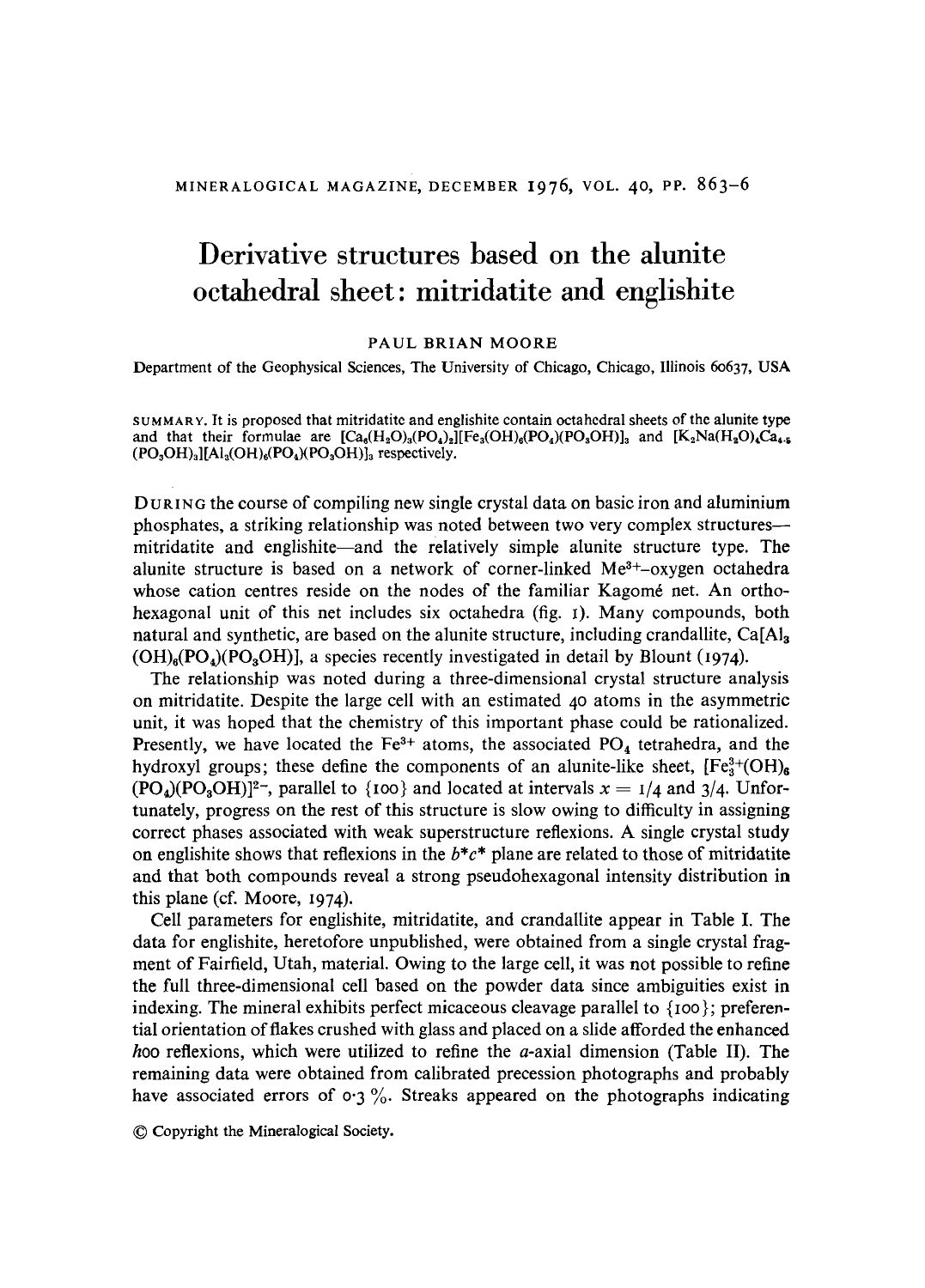

FIG. 1. The Kagomé net whose nodes are the octahedral centres in sheets of the alunite type. Associated tetrahedra above  $(+)$  or below  $(-)$  the sheets are indicated. The axes  $a_1$  and  $a_2$  refer to the orthohexagonal unit in Table IV;  $b_{\rm E}$  and  $c_{\rm E}$ , and  $b_{\rm M}$  and  $c_{\rm M}$  are the crystal cell coordinates for englishite and mitridatite in Table I.

## **TABLE I. Cell data for englishite, mitridatite, and crandallite**

|                                   |  |                                    | Englishite* Mitridatite <sup>†</sup> Crandallite <sup>+</sup> |                  | * Errors in b, c, and $\beta$ are uncertain since the results |  |  |  |  |
|-----------------------------------|--|------------------------------------|---------------------------------------------------------------|------------------|---------------------------------------------------------------|--|--|--|--|
| $\overline{a}$                    |  | $38.43(2)$ A                       | 17.52(2)                                                      | 7.00(1)          | were computed from precession films                           |  |  |  |  |
| $\overline{p}$                    |  | 11.86A                             | 19.35(4)                                                      |                  | T Data from Moore (1974)                                      |  |  |  |  |
| $\mathbf{c}$                      |  | $20.67$ A                          | 11.25(2)                                                      | 16.19            | <sup><math>+</math></sup> Data from Blount (1974)             |  |  |  |  |
| $\boldsymbol{\beta}$              |  | $111^{\circ}16$                    | $95^{\circ}55'$                                               |                  | Observed densities are from Larsen and Shannon (1930)         |  |  |  |  |
| Space group A2/a or Aa A2/a or Aa |  |                                    |                                                               | $R\overline{3}m$ | for englishite and crandallite, and from Moore (1974)         |  |  |  |  |
|                                   |  | Density $obs. 2.65 g.cm^{-3} 3.24$ |                                                               | 2.95             | for mitridatite.                                              |  |  |  |  |
|                                   |  | calc. 2.67                         | 3.27                                                          | 3.00             |                                                               |  |  |  |  |
| z                                 |  | 8                                  | 4                                                             |                  |                                                               |  |  |  |  |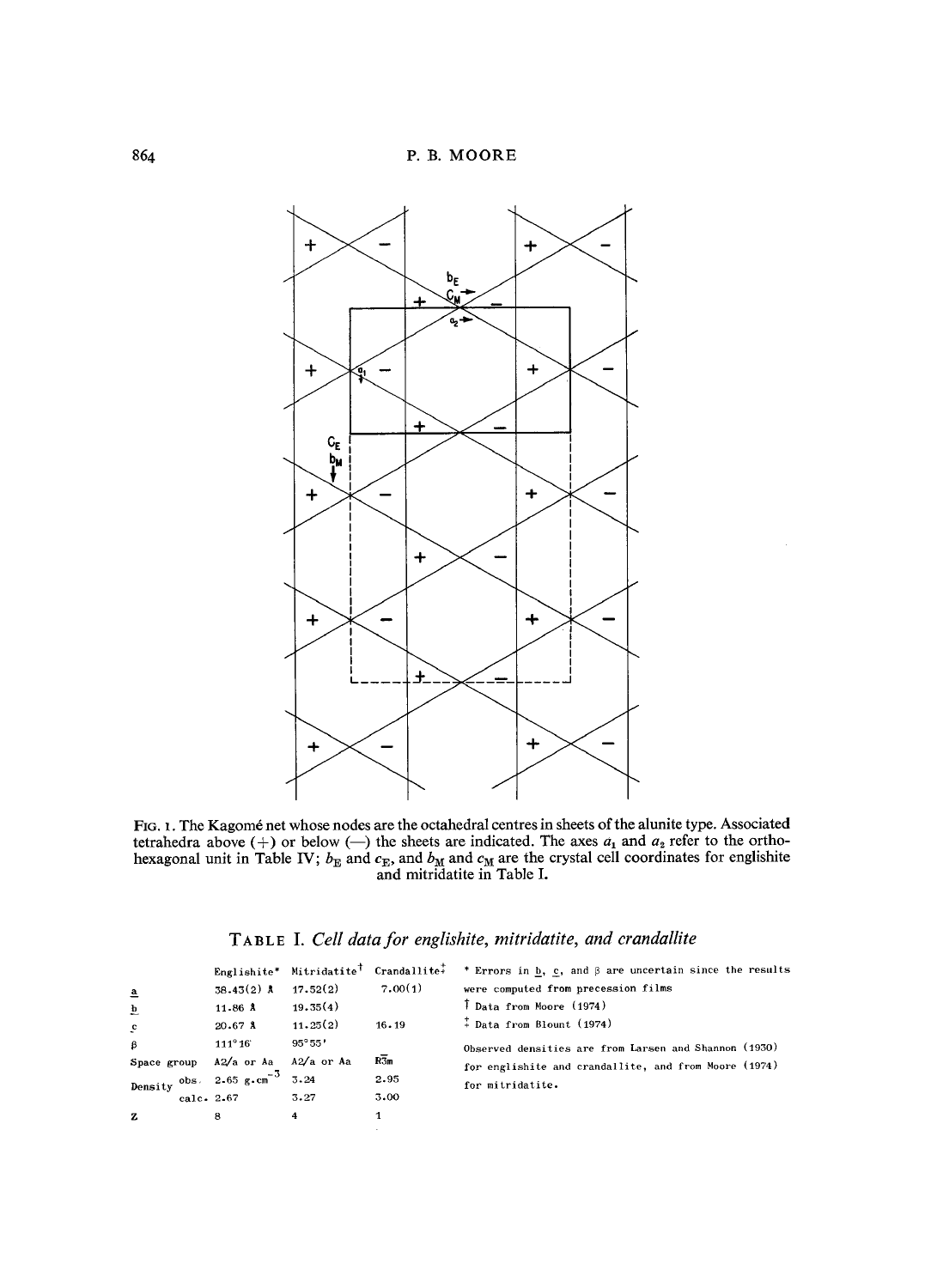**a small degree of disorder in the crystal. Powder data, obtained from a single crystal Gandolfi camera, are presented in Table III. No attempt was made to index these data since a full three-dimensional single crystal data set is not yet at hand.** 

**The crucial information appears in Table IV. Here, the cell data have been trans**formed into the orthohexagonal equivalent of the alunite cell, with  $a_1 = a_{\text{hex}}$ ,  $a_2 =$  $a_{\text{hex}}/3$  and  $c' = c_{\text{hex}}$ . It is noted that a,  $c/3$ , and  $b/3$ ;  $a\sqrt{3}$ , b, and c; and  $c$ ,  $\frac{1}{2}a\sin\beta$ ,

### **TABLE II**

## **TABLE III**

| Englishite; the hoo reflexions |        |             |                | Englishite; X-ray powder data |        |              |       |        |            |        |      |
|--------------------------------|--------|-------------|----------------|-------------------------------|--------|--------------|-------|--------|------------|--------|------|
|                                | d      | <u>hk 1</u> | $a \sin \beta$ |                               | d      | 1            | đ     |        | ₫          |        |      |
| 75                             | 17.89A | 200         | 35.78A         | 9                             | 17.668 | $\mathbf{1}$ | 3.18A | 4      | $2.34$ $*$ |        | 1.62 |
| 100                            | 8.96   | 400         | 35.84          | 10                            | 8.94   | 3            | 3.08  | 1      | 2.22       | 3.     | 1.58 |
| 45                             | 5.965  | 600         | 35.79          | 1                             | 7.01   | 6            | 2.96  | 1      | 2.19       | 2      | 1.42 |
| 40                             | 3.581  | 10.0.0      | 35.81          | 2                             | 5.86   | 8            | 2.84  | 2      | 2.09       | 3      | 1.36 |
| 75                             | 2.983  | 12.0.0      | 35.80          | в.                            | 557    | $\bullet$    | 0.77  | $\sim$ | $\sim$     | $\sim$ | .    |

Flakes **crushed with glass; Si internal**  standard ( $\frac{1}{2}$  5.4301 Å). Chart diffractogram, Cu-Ka radiation, <sup>1°</sup> per min.

70 2.558 14.0.0 55.81 20 2.240 16.0.0 55.84 15 1.9897 18,0.0 35.82 5 1.7911 20.0.0 35.82 15 1.6295 22.0.0 55.85

6 5.57 2 2.77 2 1.97 2 1.16 1 5.25 6 2.68 2 1.95 2 1.15 4 5.85 2 2.62 2 1.84 3 1.08 1 3.58 2 2.58 5 1.71 2 1.03 1 3.40 5 2.54 2 1.68 5 0.98

 $4$  2.34 Å  $1$  1.62 Å

**114.6 mm diam. camera, single-crystal Gandolfi technique,**  Fe-Ka radiation, Mn **filter** 

*2 3.35* 1 2-46 1 1.65

| TABLE IV. Alunite sheet structures: orthohexagonal unit |  |
|---------------------------------------------------------|--|
|---------------------------------------------------------|--|

| Alunite           |                                     | Englishite                      | Mitridatite                 | Crandallite           |  |
|-------------------|-------------------------------------|---------------------------------|-----------------------------|-----------------------|--|
| a <sub>1</sub>    | 6.97 <sup>8</sup><br>$\overline{a}$ | c/3<br>6.89A                    | b/3<br>$6.45 \; \text{\AA}$ | 7.00 A<br>a           |  |
| a <sub>2</sub>    | 12.07<br>a/3                        | 11.86<br>b                      | 11.25<br>으                  | $\frac{1}{2}$ 12.11   |  |
| $\mathbf{c}$      | 17.38<br>c                          | $\frac{1}{2}a \sin \beta$ 17.90 | a sin $\beta$ 17.43         | 16.19<br>$\mathbf{c}$ |  |
| Vol. per $0^{2-}$ | 17.4 $\lambda^3$                    | 18.9 $\lambda^3$                | 17.9 $\lambda^3$            | 16.2 $\lambda^3$      |  |
| No. of sheets     | - 3                                 | 2                               | 3                           |                       |  |

 $a \sin \beta$  for alunite, englishite, and mitridatite respectively are related according to the **orthohexagonal unit. Crandallite is included for purposes of comparison since it is a phosphate and since 'acid' phosphate tetrahedra occur in the structure.** 

**To relate their crystal chemistry further, it is assumed that mitridatite contains**   $[Fe<sub>8</sub><sup>3+</sup>(OH)<sub>6</sub>(PO<sub>4</sub>)(PO<sub>3</sub>OH)]<sup>2-</sup> sheets, and englishite (and crandallite)  $[A<sub>8</sub><sup>3+</sup>(OH)<sub>6</sub>$$  $(PO<sub>4</sub>)(PO<sub>3</sub>OH)<sup>2</sup>$  sheets of the alunite type. The chemical analysis for englishite in Larsen and Shannon (1930) and for mitridatite in Moore (1974) were recomputed on the basis of this interpretation. It is seen that in the c'-repeat, alunite and crandallite **possess three sheets, and englishite and mitridatite two sheets each. The remaining ions are assumed to reside between these sheets. In this manner, the distributions between the sheets and in the sheets can be assigned (Table V). Presumably, these complexes of ions between the sheets contribute to the complexity of the mitridatite and englishite**